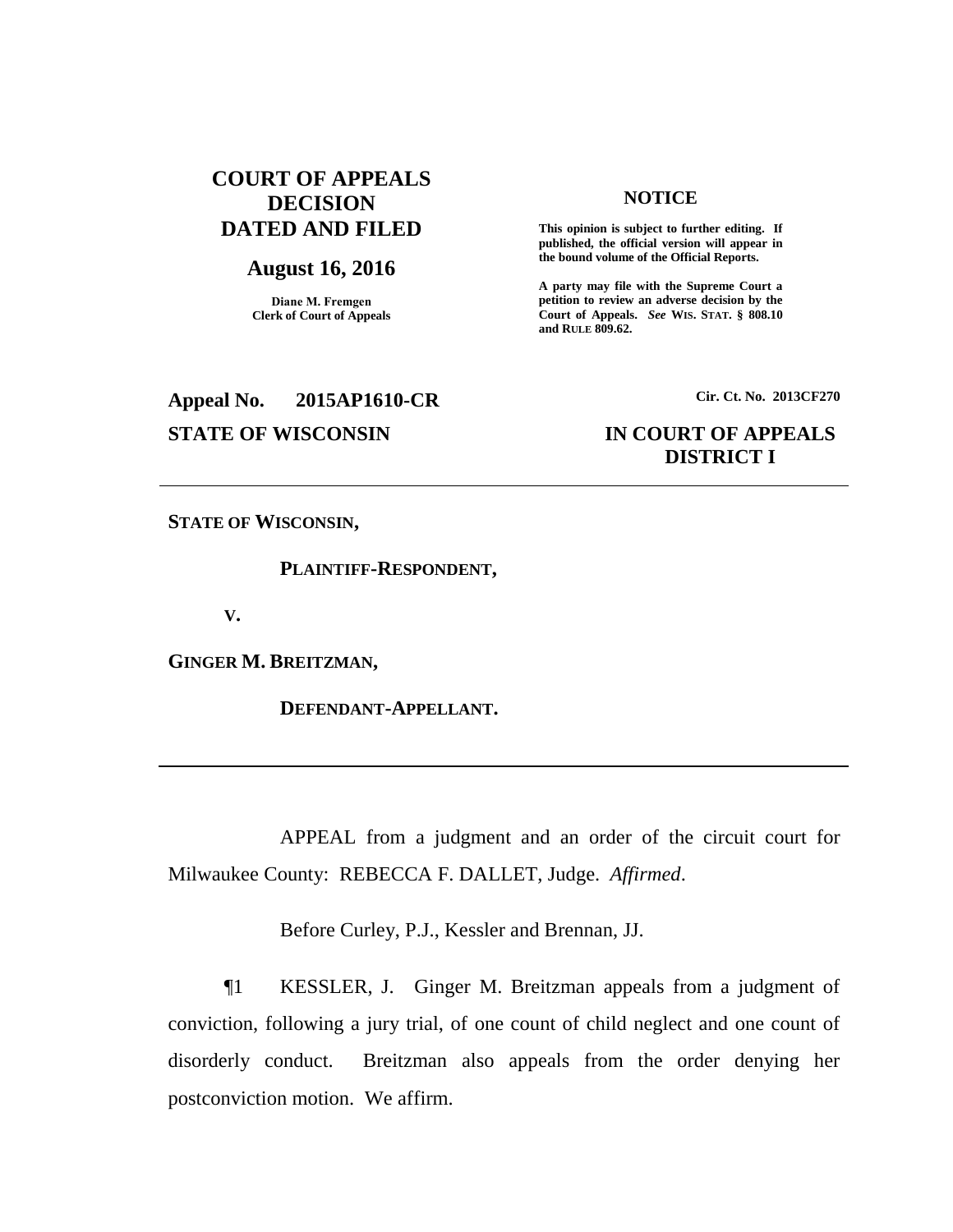#### **BACKGROUND**

¶2 On May 20, 2013, an Amended Information charged Breitzman with two counts of physical abuse of a child, two counts of child neglect and one count of disorderly conduct. As relevant to this appeal, one count of child neglect stemmed from an incident in which Breitzman, as the "person who was responsible for the welfare of [her son] J.K.," "lock[ed] J.K. out of the house during the winter of 2011-2012." (Some capitalization omitted.) At the time, J.K. was fourteen years old. The disorderly conduct charge stemmed from an incident between Breitzman and J.K. which took place on December 4, 2012, in which Breitzman "while in a private place, did engage in profane conduct, under circumstances in which such conduct tended to cause a disturbance." The matter proceeded to a jury trial.

¶3 During opening statements, Breitzman's counsel told the jury that the charges against Breitzman were essentially an attempt by J.K. to "build a case against [his] mother," and that the case centered on "the question of reasonable parental discipline." Multiple witnesses testified.

¶4 The State's main witness was J.K. As relevant to this appeal, J.K. testified that one afternoon during the winter of 2012, J.K. came home from school at approximately 3:30 p.m. and was unable to enter his house because the door was locked and Breitzman did not respond to his attempts to enter. J.K. stated that he "knocked on the door, multiple times, rang the doorbell almost every ten minutes and it was too cold outside for what [he] was wearing, so … [he] crawled under a grill cover until [Breitzman] came to the door." J.K. stated that he shielded himself with a grill cover for approximately two to three hours, checking every fifteen minutes to see if Breitzman would open the door. J.K. stated that he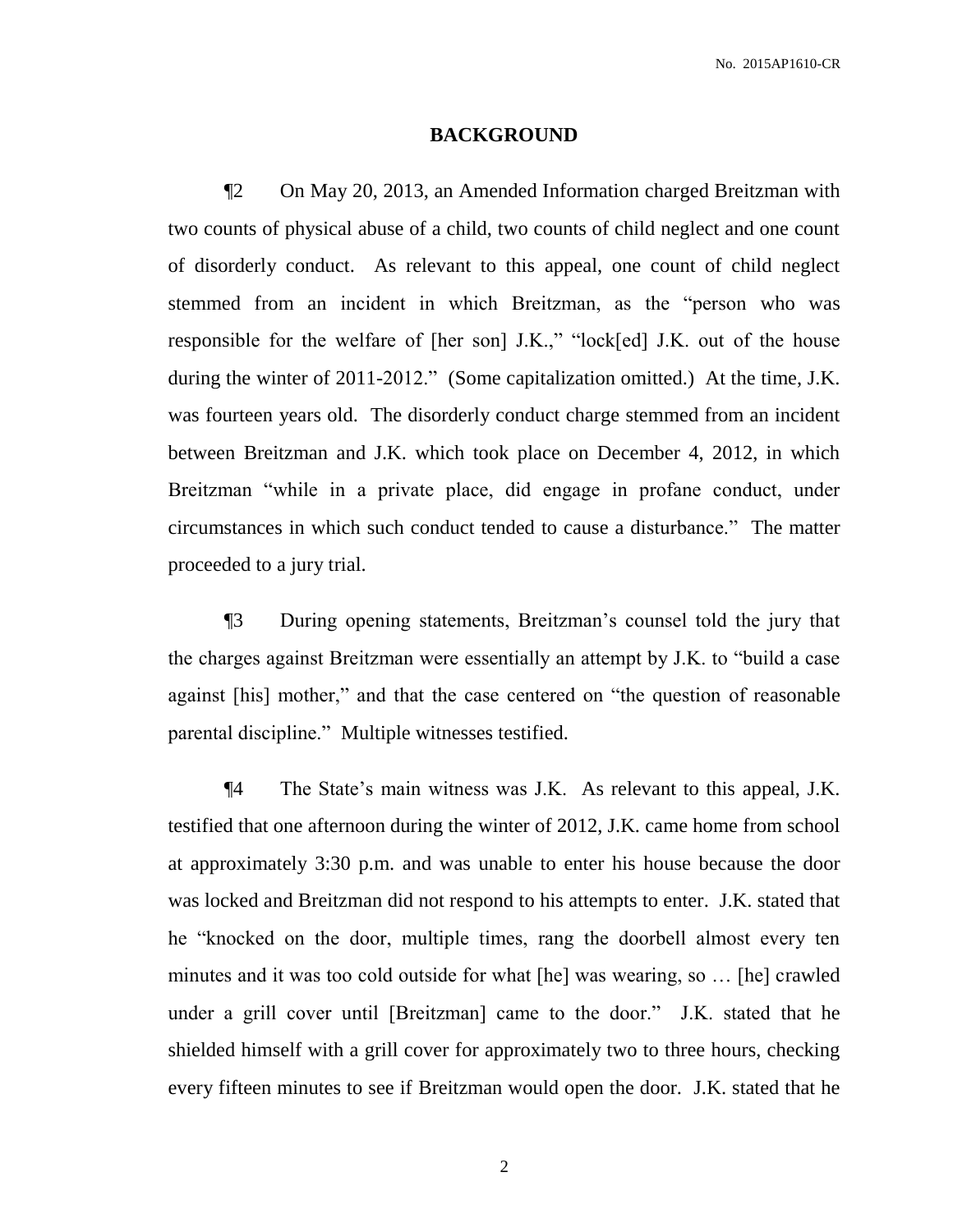knew Bretizman was home because the "only car we had was … in the driveway." J.K. stated that he attempted to enter through multiple doors, but Breitzman never came to the door. J.K. admitted that he was not appropriately dressed for the weather, as the weather was pleasant when he went to school in the morning, but the temperature decreased when he came home. J.K. also stated that his cell phone battery drained after two hours of attempting to call Breitzman. J.K. attempted to go to a neighbor's home, but the neighbor was not home. Ultimately, after five hours, at approximately 8:30 p.m., Breitzman came to the door and let J.K. in the house. Breitzman told J.K. that she was sleeping.

¶5 J.K. also testified about an incident which took place on December 4, 2012, in which J.K. burned popcorn, prompting Breitzman to use foul language against J.K. J.K. stated that his mother told him to "grab your stuff out of your room," and that she was going to call the police. J.K. stated that he was on the phone with a friend during the incident and hid the phone in his pocket so his mother would not see; however, J.K. did not hang up. J.K.'s friend heard the exchange between J.K. and his mother. J.K. stated that he talked to his friend immediately after the incident and "started crying." J.K. stated that he told his friend he "didn't want to be in the house anymore" and that he needed "to tell [the police] at school everything that's going on and things were getting too crazy for me."

¶6 On cross-examination defense counsel asked J.K. about his nose bleeds. J.K. responded that his nose bleeds frequently, but also described an incident in which his mother hit him "in the car and [his] nose was bleeding." Counsel did not object, but rather asked J.K. follow-up questions regarding the incident. The State clarified that the incident J.K. described was separate from the two charged incidents of child abuse.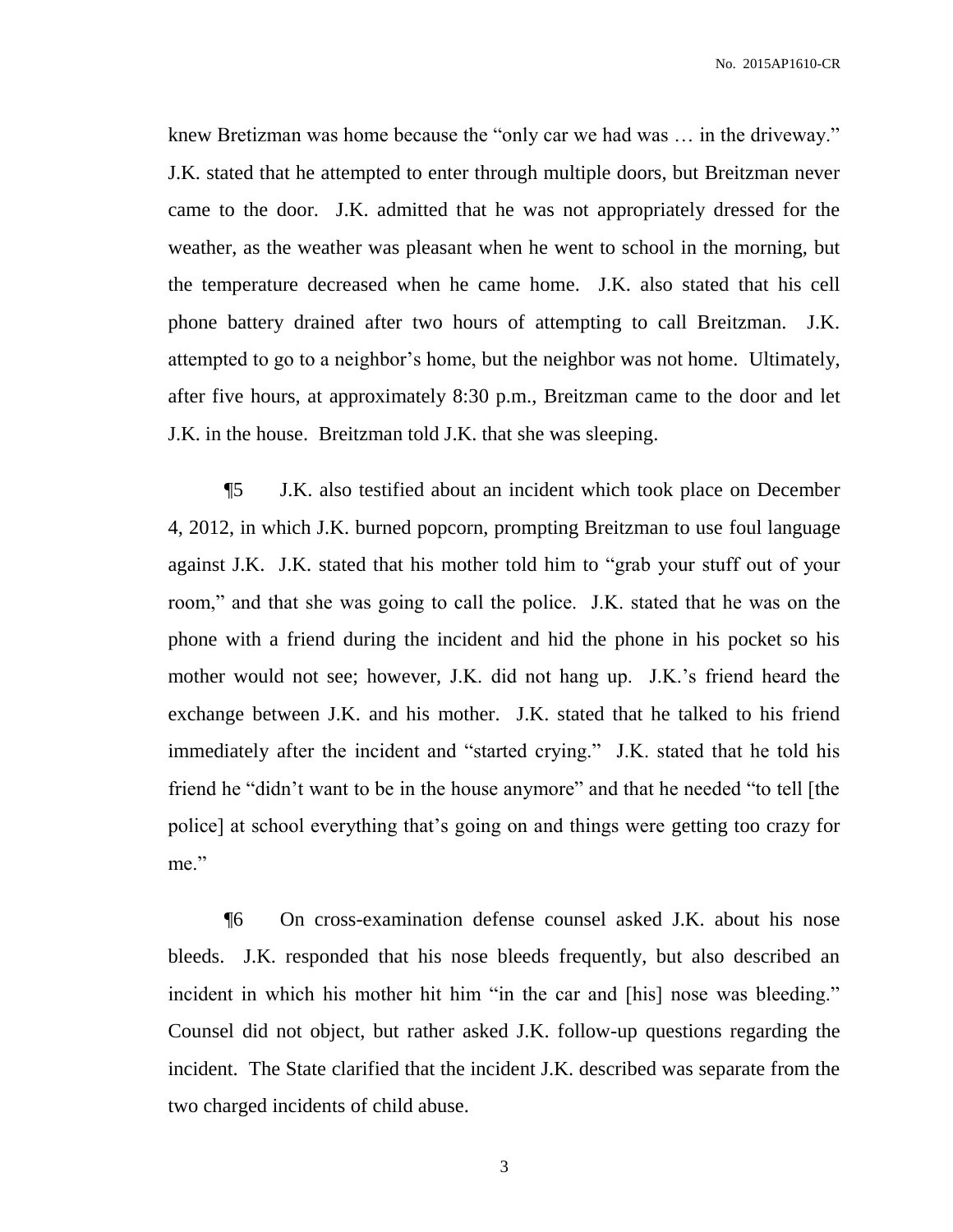¶7 Breitzman also testified, telling the jury that the day J.K. was locked out of the house, she was not aware that J.K. had come home. She stated that she was sleeping and J.K. had a tendency to break his cell phone so she did not hear from him. She stated that she did not give J.K. a set of house keys because J.K. used to lose the keys frequently as a child and she "couldn't trust him." Breitzman did not deny getting "belligerent" with J.K. on December 4, 2012, the day of the popcorn incident, nor did she deny hitting her son in the car, causing a bloody nose; however, she stated that J.K. was interrupting and "getting loud" with her and that was the only time she ever "back handed" him.

¶8 The jury found Breitzman guilty of two counts of child abuse, one count of child neglect (stemming from the Winter 2012 incident), and one count of disorderly conduct (stemming from the popcorn incident).

¶9 Breitzman filed a postconviction motion, arguing, as relevant to this appeal, that there was insufficient evidence presented at trial to support the child neglect and disorderly conduct convictions. She also argued that her counsel was ineffective for: (1) "opening the door" to other acts evidence that Breitzman slapped J.K. in the car causing a nosebleed; (2) failing to object to hearsay testimony "concerning what [J.K.] purportedly told other people"; and (3) for "asserting in his opening statement a defense which was inconsistent with Ms. Breitzman's testimony."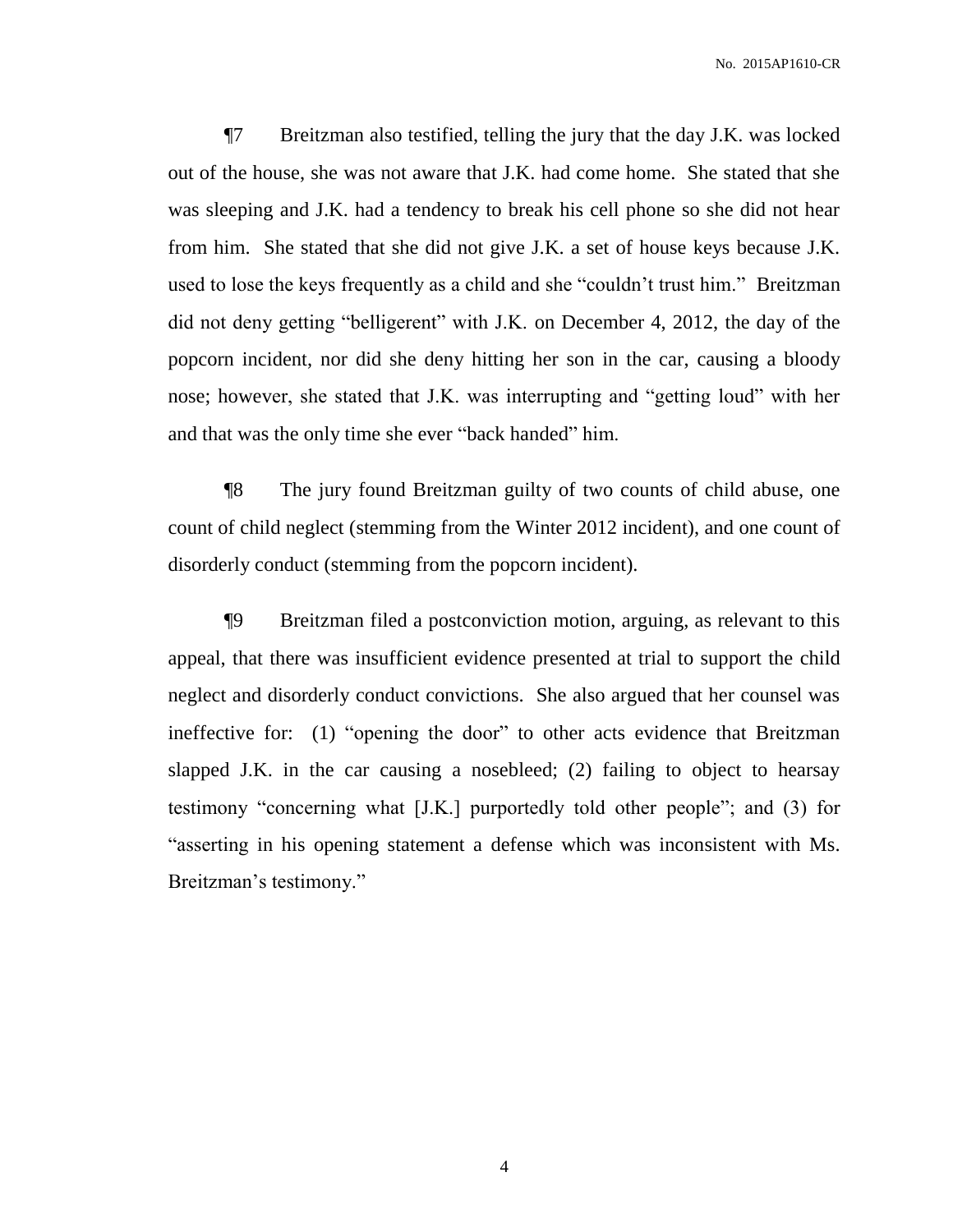**The postconviction court held a** *Machner* hearing, at which both counsel and Breitzman testified. The postconviction court ultimately denied the motion. This appeal follows.

## **DISCUSSION**

¶11 On appeal, Breitzman contends that there was insufficient evidence to support the child neglect and disorderly conduct convictions. She also argues that counsel was ineffective for multiple reasons. We conclude that the evidence is sufficient to support the convictions and that counsel was not ineffective.

# **Sufficiency of the Evidence**

 $\overline{a}$ 

¶12 The standard for reviewing the sufficiency of the evidence "is whether the evidence was sufficient to prove the defendant's guilt beyond a reasonable doubt." *State v. Sharp*, 180 Wis. 2d 640, 658-59, 511 N.W.2d 316 (Ct. App. 1993). If there is any possibility the trier of fact "could have drawn the appropriate inferences from the evidence adduced at trial to find the requisite guilt," we may not overturn the verdict even if we believe "that the trier of fact should not have found guilt based on the evidence before it." *State v. Poellinger*, 153 Wis. 2d 493, 507, 451 N.W.2d 752 (1990). The jury determines the credibility of witnesses and the weight of the evidence, and we will not substitute our judgment for the trier of fact's "unless the evidence supporting the jury's verdict conflicts with nature or the fully established facts, or unless the testimony supporting and essential to the verdict is inherently and patently incredible." *See* 

<sup>1</sup> *See State v. Machner*, 92 Wis. 2d 797, 285 N.W.2d 905 (Ct. App. 1979).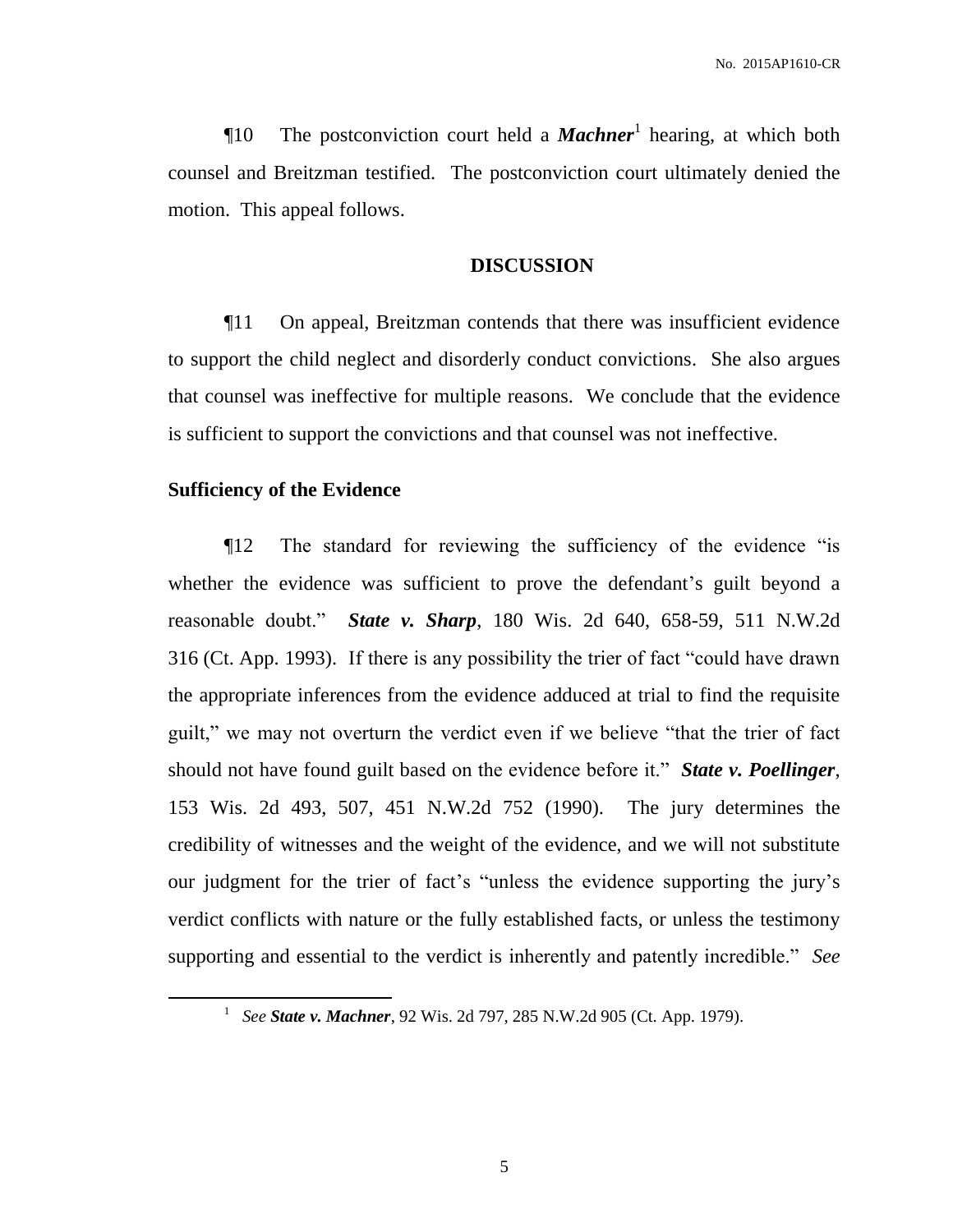*Sharp*, 180 Wis. 2d at 659; *see also Poellinger*, 153 Wis. 2d at 507 ("[A]n appellate court may not substitute its judgment for that of the trier of fact unless the evidence, viewed most favorably to the [S]tate and the conviction, is so lacking in probative value and force that no trier of fact, acting reasonably, could have found guilt beyond a reasonable doubt."). This standard applies regardless of whether the evidence is direct or circumstantial. *See Poellinger*, 153 Wis. 2d at 501.

### **Child Neglect**

 $\overline{a}$ 

¶13 To prove that Breitzman was guilty of child neglect, the State was required to show that: (1) Breitzman was responsible for J.K.'s welfare; (2) Breitzman intentionally contributed to the neglect; and (3) J.K. was under the age of eighteen. *See* WIS JI—CRIMINAL 2150; WIS. STAT. § 948.21 (2013-14).<sup>2</sup>

¶14 It is undisputed that J.K. was under the age of eighteen in the winter of 2012 and that Breitzman was responsible for his welfare. The second element outlined above requires that the defendant intentionally contribute to the neglect of the child. The term "intentionally" requires only that the defendant be "aware that his [or her] conduct was practically certain to cause that result." *See* WIS JI— CRIMINAL 2150. A child is neglected if the person responsible for the child's welfare fails "to provide necessary care, food, clothing, medical or dental care, or shelter so as to seriously endanger the physical health of the child." *Id.* However, the jury instructions also provide:

 $2$  All references to the Wisconsin Statutes are to the 2013-14 version unless otherwise noted.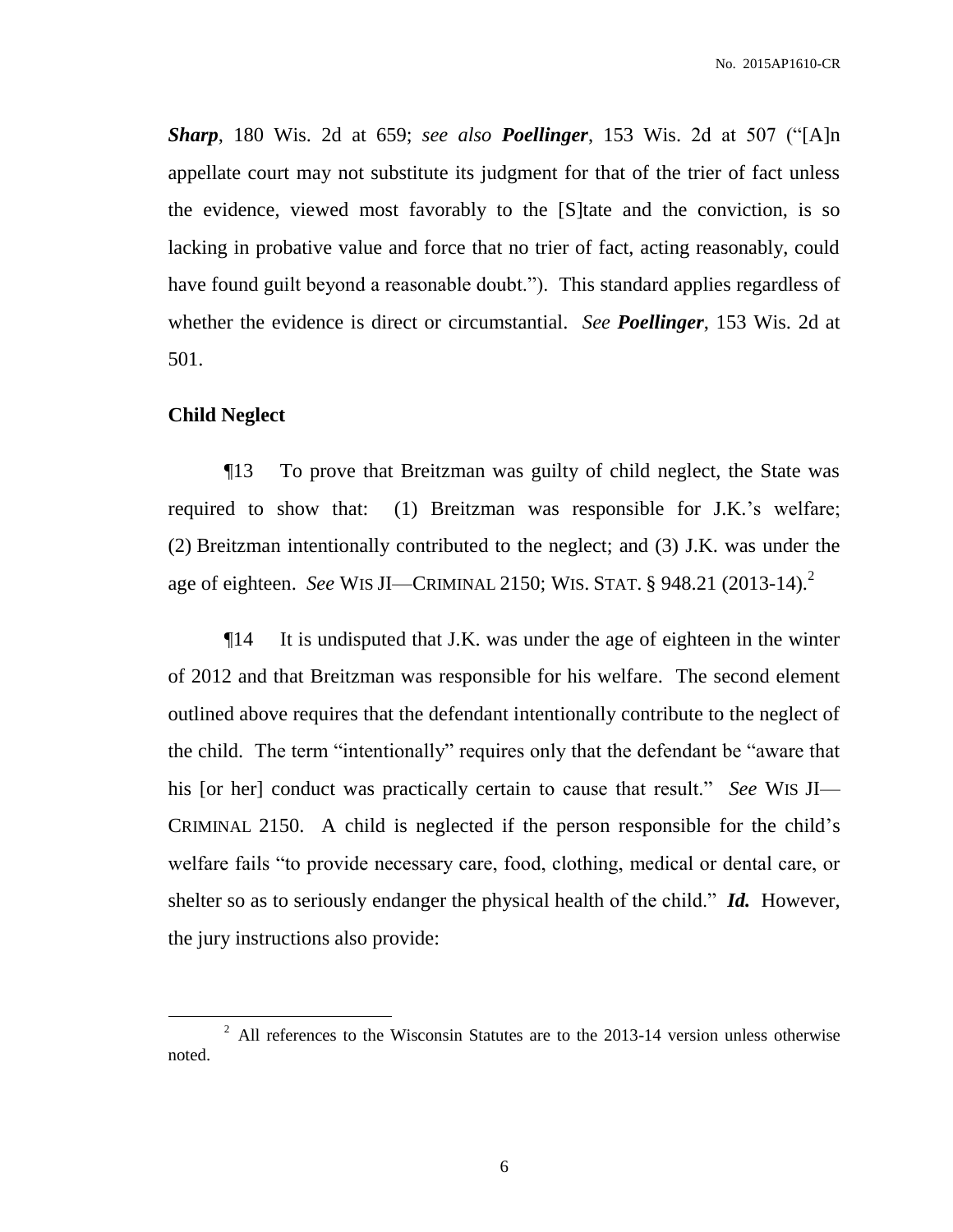It is not required that the child actually become neglected. An act or failure to act contributes to the neglect of a child if the natural and probable consequences of that act or failure to act would be to cause the child to become neglected.

*Id.* 

¶15 J.K. testified that he waited outside of his home for approximately five hours before his mother let him in the house. He stated that the temperature got progressively colder, prompting him to take shelter under a grill cover. J.K. was certain his mother was home because her car was in the driveway; however, she did not answer his phone calls or come to any of the house's doors despite J.K.'s repeating knocking and doorbell ringing. The jury found J.K. credible and clearly concluded that Breitzman endangered J.K.'s health and safety by leaving him outside for five hours in the winter. J.K.'s testimony supports the jury's conclusion.

## **Disorderly Conduct**

¶16 WISCONSIN STAT. § 947.01(1) provides: "Whoever, in a public or private place, engages in violent, abusive, indecent, profane, boisterous, unreasonably loud or otherwise disorderly conduct under circumstances in which the conduct tends to cause or provoke a disturbance is guilty of a Class B misdemeanor." To prosecute a defendant for disorderly conduct, the State must prove two elements. *See State v. Douglas D.*, 2001 WI 47, ¶15, 243 Wis. 2d 204, 626 N.W.2d 725. First, it must prove that the defendant engaged in violent, abusive, indecent, profane, boisterous, unreasonably loud, or similar disorderly conduct. *See id.* Second, it must prove that the defendant's conduct occurred under circumstances where it tended to cause or provoke a disturbance. *See id.* "An objective analysis of the conduct and circumstances of each particular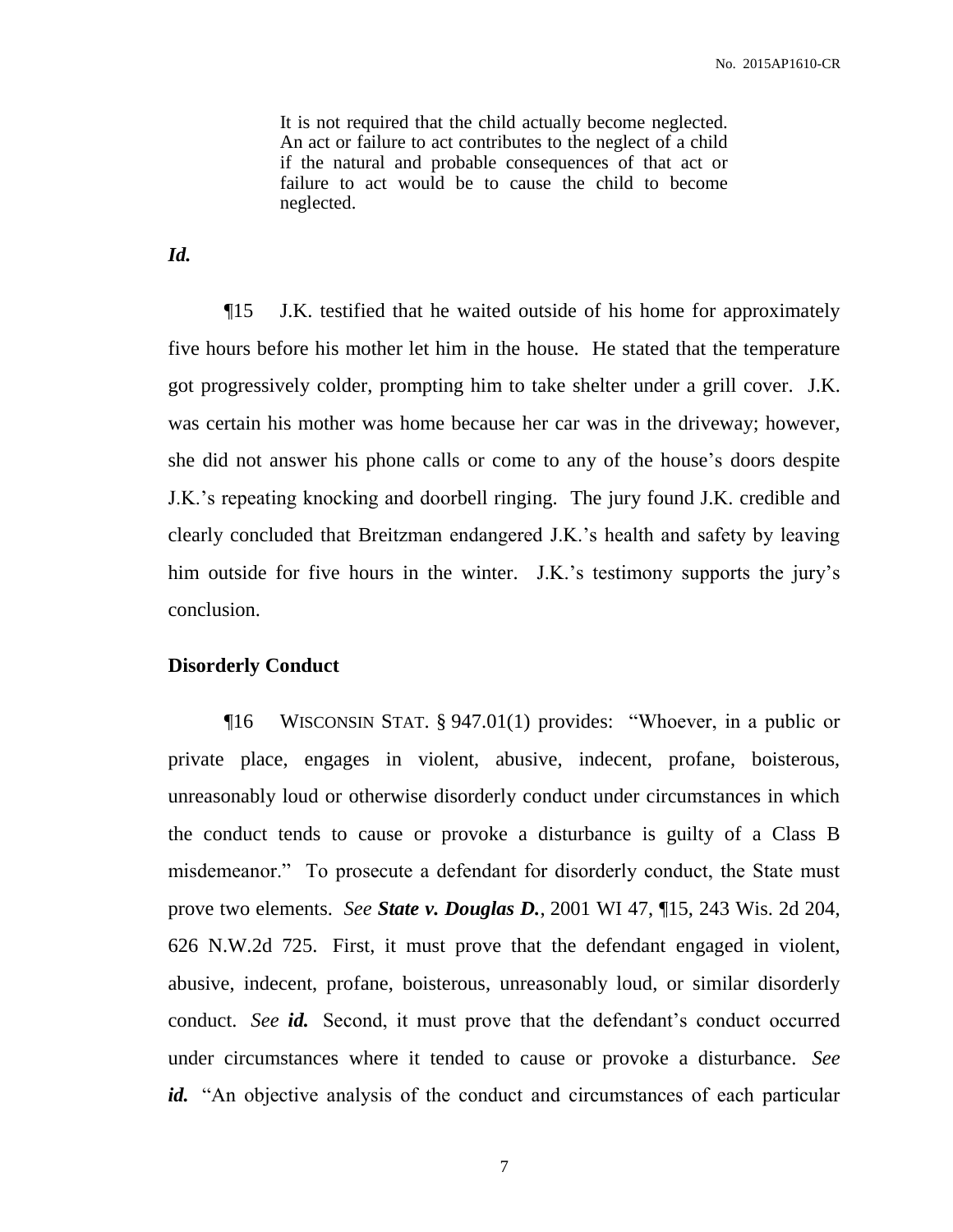case must be undertaken because what may constitute disorderly conduct under some circumstances may not under others." *State v. Schwebke*, 2002 WI 55, ¶24, 253 Wis. 2d 1, 644 N.W.2d 666.

¶17 The trial court instructed the jury following WIS JI—CRIMINAL 1900:

> Before you may find the defendant guilty of [disorderly conduct], the State must prove … that the following two elements were present.

1. The defendant engaged in profane conduct.

….

2. The conduct of the defendant, under the circumstances as they then existed, tended to cause or provoke a disturbance.

"Disorderly conduct" may include physical acts or language or both.

The principle upon which this offense is based is that in an organized society a person should not unreasonably offend others in the community. This does not mean that all conduct that tends to disturb another is disorderly conduct. Only conduct that unreasonably offends the sense of decency or propriety of the community is included. It does not include conduct that is generally tolerated by the community at large but that might disturb an oversensitive person.

It is not necessary that an actual disturbance must have resulted from the defendant's conduct.

¶18 The jury returned a verdict of guilty on the disorderly conduct charge. We presume jurors follow the instructions they were given. *See State v. Delgado*, 2002 WI App 38, ¶17, 250 Wis. 2d 689, 641 N.W.2d 490. Breitzman contends that the evidence presented at trial was insufficient to support a conviction for disorderly conduct. The basis of the disorderly conduct charge was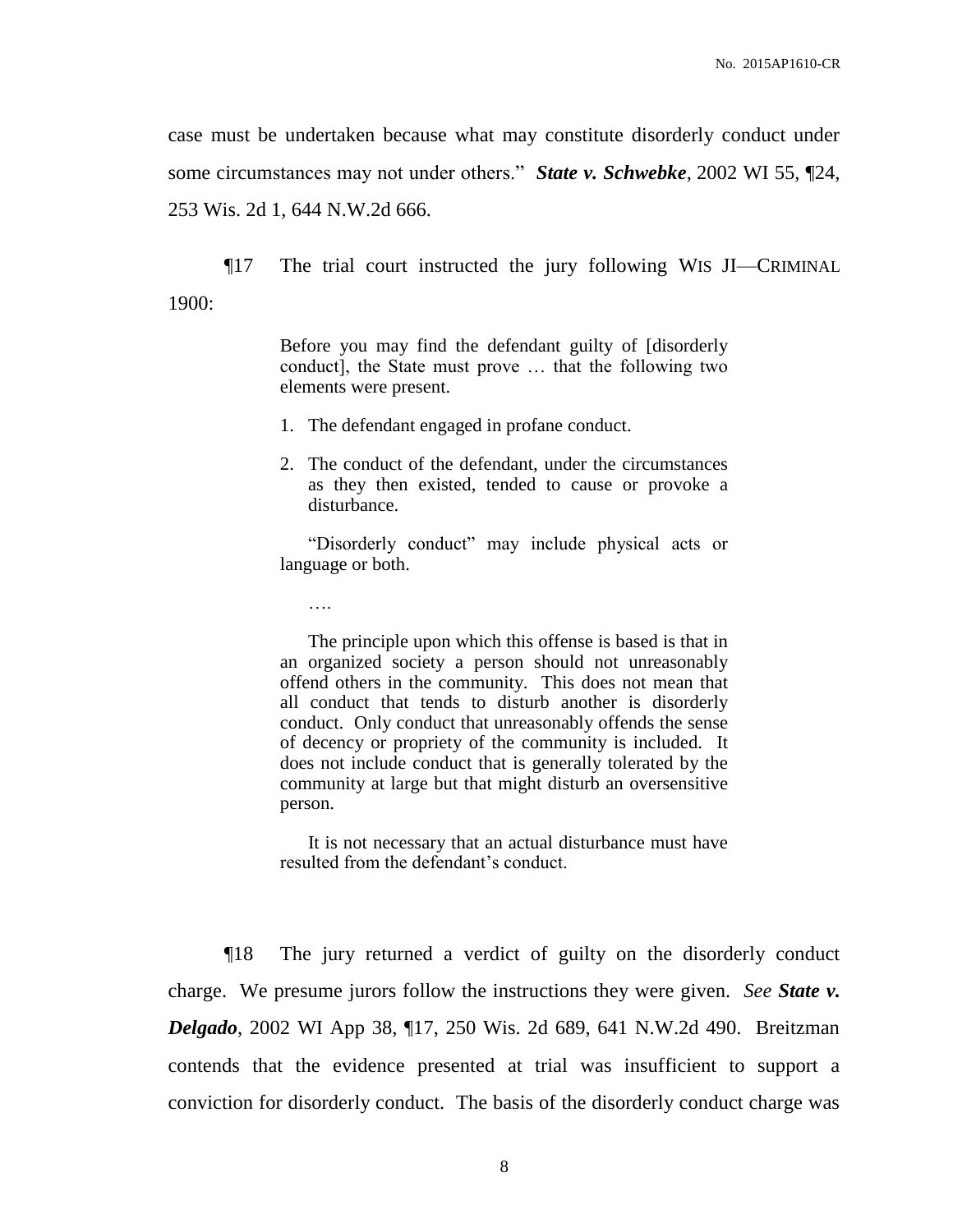Breitzman's conduct towards J.K. during the popcorn incident, in which she yelled at J.K., calling him a "retard," a "fuck face," and a "piece of shit." Breitzman does not deny calling J.K. those names, but rather contends that her conduct did not tend to cause or provoke a disturbance. Here, J.K. had his phone hidden in his pocket, allowing his friend to hear Breitzman's foul language. J.K. later cried to his friend and essentially stated that he had reached a breaking point, prompting J.K. to contact the police the following day. The jury could reasonably conclude that Breitzman's language and tone towards J.K. "unreasonably offends the sense of decency or propriety of the community," thus satisfying the elements of WIS. STAT. § 947.01(1). Because the statute encompasses conduct that tends to cause a disturbance that is "'private in nature,'" we must conclude that the evidence supports the jury's finding that Breitzman's conduct was profane and that it disturbed J.K. *See Schwebke*, 253 Wis. 2d 1, ¶31.<sup>3</sup>

# **Ineffective Assistance of Counsel**

¶19 Breitzman contends that she was denied the effective assistance of counsel for three reasons: (1) trial counsel did not move to dismiss the disorderly conduct charge on grounds that the charge violated her right to free speech;

(Formatting altered.)

 $\overline{a}$ 

<sup>3</sup> In *State v. Schwebke*, 2002 WI 55, ¶¶31-32, 253 Wis. 2d 1, 644 N.W.2d 666, the Wisconsin Supreme Court noted:

<sup>[</sup>I]n domestic disputes, even though the disturbance may only occur on a private level, such conduct affects the overall safety and order in the community…. [T]he conduct at issue, in light of the circumstances, went beyond conduct that merely tended to annoy or cause personal discomfort in another person.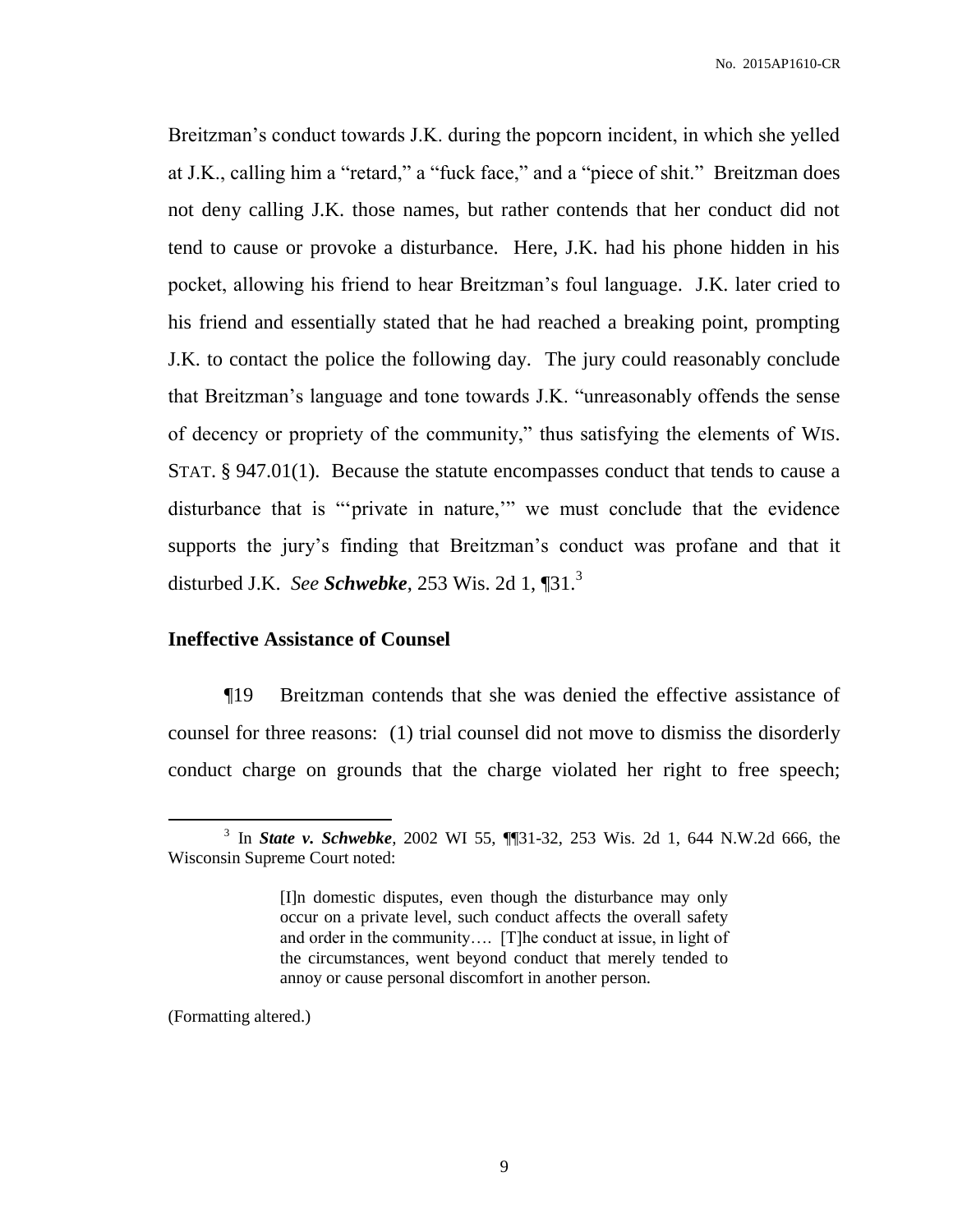(2) counsel failed to object to prejudicial other acts evidence; and (3) counsel argued a theory of defense that contradicted her testimony. We disagree.

¶20 In evaluating an ineffective assistance of counsel claim, we apply the two-part test outlined by *Strickland v.Washington*, 466 U.S. 668(1984). *See State v. Roberson*, 2006 WI 80, ¶28, 292 Wis. 2d 280, 717 N.W.2d 111. To satisfy this test, Breitzman must show that: (1) trial counsel's performance was deficient, and (2) the deficient performance prejudiced her defense. *See Strickland*, 466 U.S. at 687. If Breitzman fails to satisfy either prong of the two-part test, her ineffective assistance of counsel claim must also fail. *See id.* Deficient performance requires a "showing that counsel made errors so serious that counsel was not functioning as the 'counsel' guaranteed the defendant by the Sixth Amendment." *Id.* With respect to the "prejudice" component, Breitzman must show that "there is a reasonable probability that, but for counsel's unprofessional errors, the result of the proceeding would have been different." *See id.* at 694.

¶21 "[A]n ineffective assistance of counsel claim presents a mixed question of fact and law." *State v. Champlain*, 2008 WI App 5, ¶19, 307 Wis. 2d 232, 744 N.W.2d 889. We review a postconviction court's findings of fact for clear error; whether trial counsel's performance is constitutionally infirm is a question of law, which we review *de novo. See id.*

¶22 We agree with the postconviction court that Breitzman did not receive ineffective assistance of counsel. As to counsel's failure to challenge the disorderly conduct charge on free speech grounds, the postconviction court discussed the basic tenets of free speech law and noted that the disorderly conduct statute "can include both protected and unprotected speech." The court stated that if trial counsel had moved to dismiss the charge, the trial court would have denied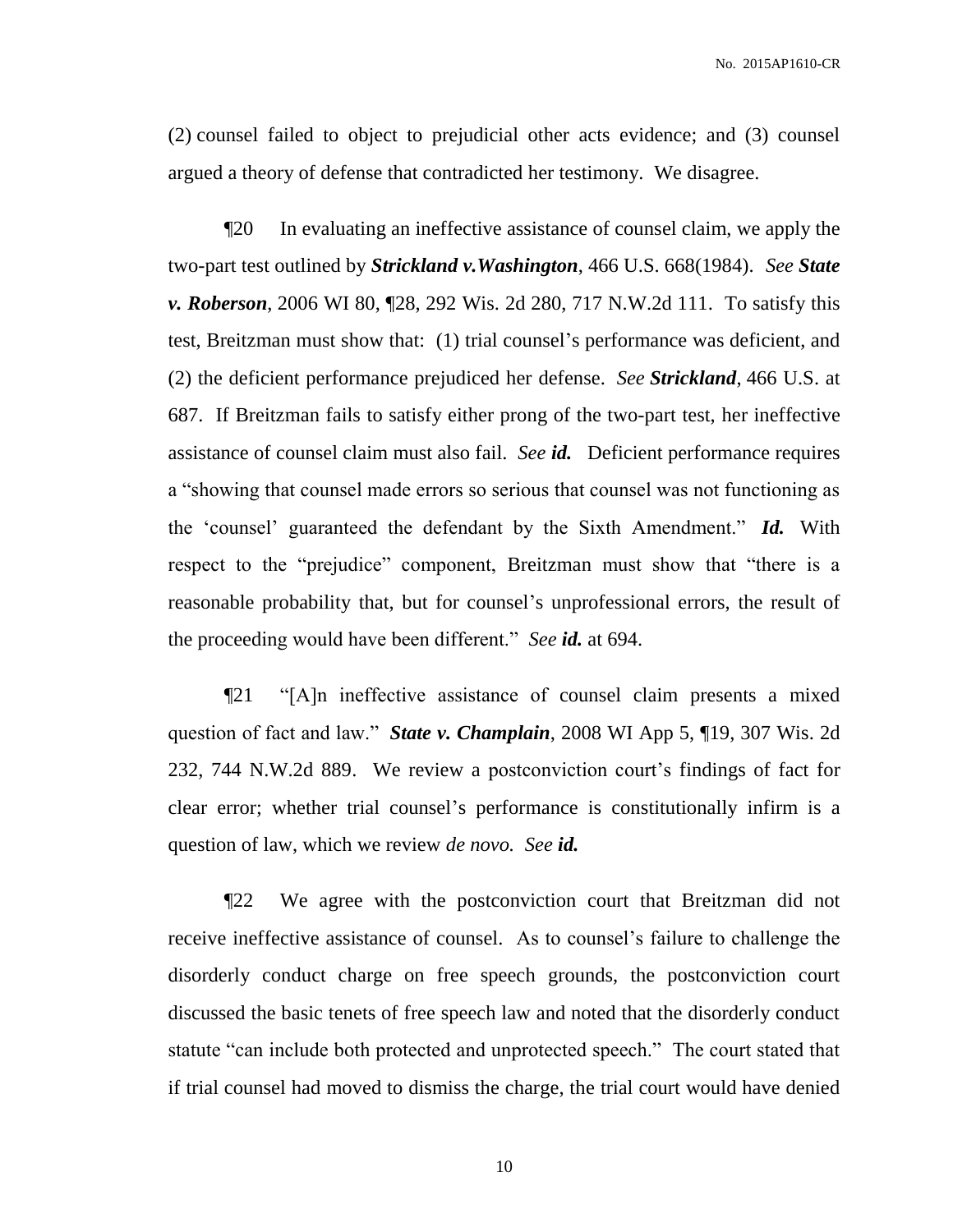the motion.<sup>4</sup> Consequently, trial counsel was not ineffective for failing to move to dismiss the disorderly conduct charge. *See State v. Simpson*, 185 Wis. 2d 772, 784, 519 N.W.2d 662 (Ct. App. 1994) (if the motion would have been unsuccessful, there can be no prejudice and the claim of ineffective assistance of counsel fails).

¶23 We also agree with the postconviction court that trial counsel's decision to not object to the other acts evidence was a matter of trial strategy. A postconviction court's determination that counsel had a reasonable trial strategy "is virtually unassailable in an ineffective assistance of counsel analysis."

*State v. Maloney*, 2004 WI App 141, ¶ 23, 275 Wis. 2d 557, 685 N.W.2d 620. At the *Machner* hearing, counsel testified that he did not object to evidence that Breitzman hit her son while driving—an uncharged offense—because a central theory of the defense was that J.K. had a tendency to exaggerate. Counsel stated that he planned to counter J.K.'s testimony with testimony from Breitzman in hopes of undermining J.K.'s credibility, telling the court that "the best approach would be to be very transparent about [the incident] and to not sit there and make lots of objections on things that would be overruled and become obvious and rather let the jury see what is the other side here." Indeed, counsel testified that he actually wanted the jury to hear some of the allegations J.K. made against Breitzman to paint J.K. as a child who makes "grandiose" allegations against his mother. Counsel's decision was deliberate and was based on articulated reasons which are neither irrational nor unreasonable. "We will not second guess trial counsel's selection of trial tactics or strategies in the face of alternatives that he or

 $\overline{a}$ 

<sup>&</sup>lt;sup>4</sup> The postconviction court also presided over the trial.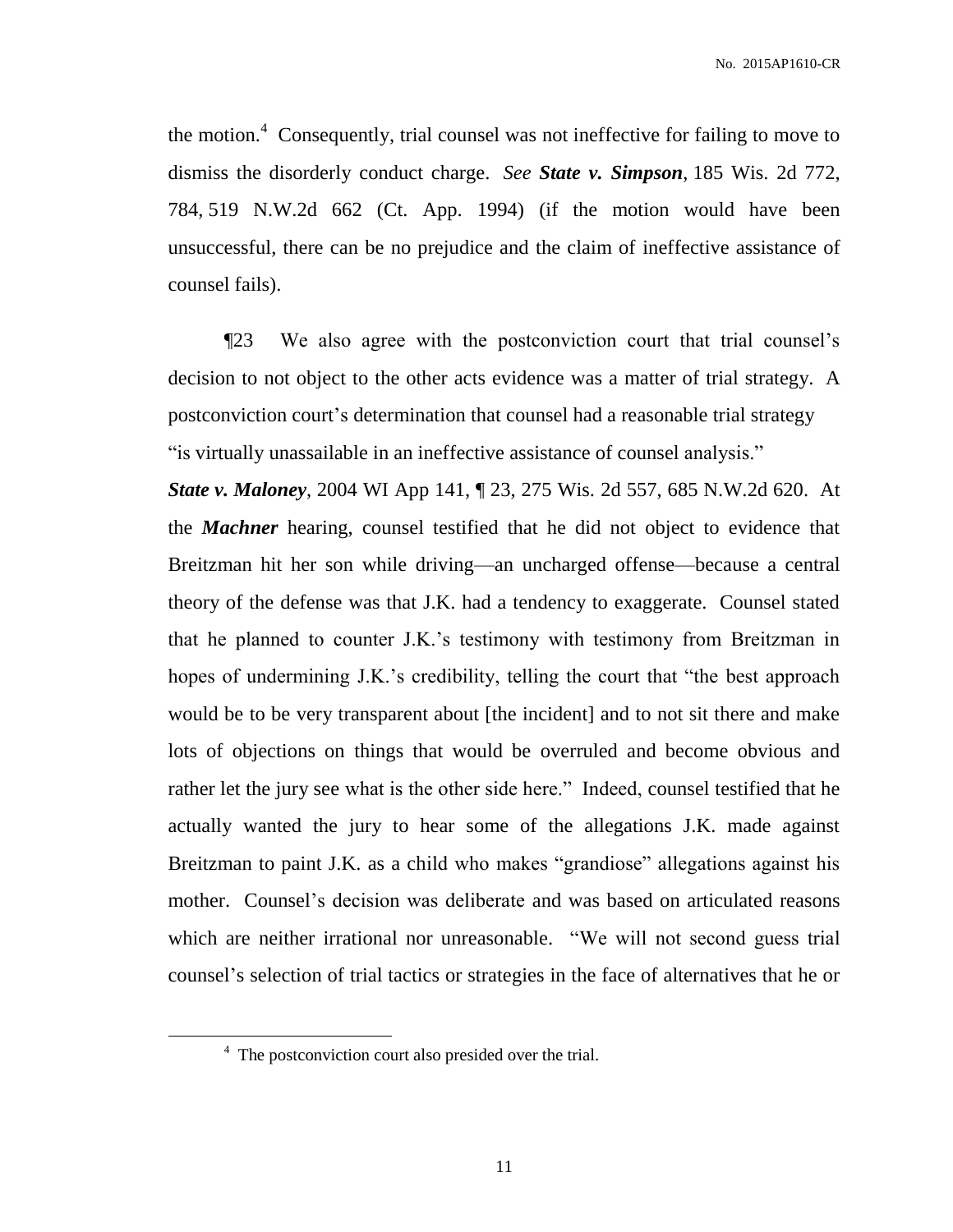she has considered." *State v. Nielsen*, 2001 WI App 192, ¶26, 247 Wis. 2d 466, 634 N.W.2d 325.

¶24 Finally, we agree with the postconviction court that counsel did not present the jury with testimony contrary to his theories of defense. Breitzman contends that trial counsel's opening remarks to the jury included an explanation that the theory of defense was reasonable parental discipline; however, Breitzman testified that she did not hit J.K. on the two occasions for which she was charged, but did hit J.K. on the one occasion for which she was not charged. Breitzman contends that it was irrational for counsel to apply the discipline defense to an uncharged occurrence and that counsel most likely confused the jury, leading the jury to believe that counsel's defense theory was contrary to Breitzman's testimony.

¶25 Counsel testified at length about his defense strategy, telling the court that his main theories of defense centered on: (1) Breitzman's right to discipline her child; (2) J.K.'s unruly behavior and tendency to exaggerate; and (3) Breitzman's "difficult set of circumstances" as a single mother with a "rebellious child" and "limited economic resources." Counsel stated that he discussed his theories with Breitzman and that Breitzman agreed with his approach. Accordingly, throughout the course of the trial, counsel elicited testimony from Breitzman that discussed: (1) J.K.'s behavioral changes and tendency towards rebellion; (2) J.K.'s tendency to exaggerate facts; (3) Breitzman's disciplinary methods; (4) Breitzman's struggles as a single mother; and (5) Breitzman's love for her child. All of the testimony counsel elicited went to one or more of his theories of defense.

¶26 For the foregoing reasons, we affirm.